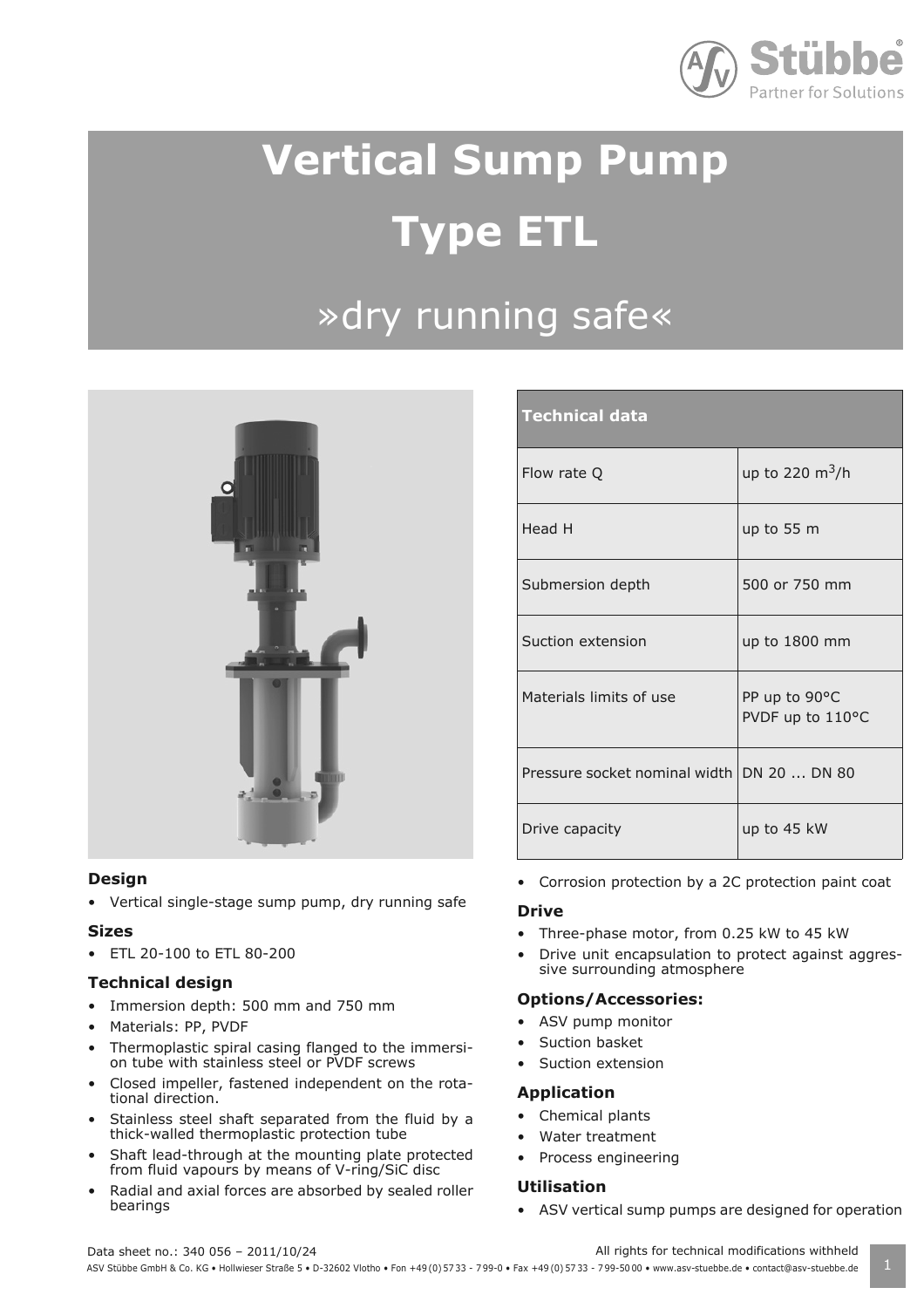

in open and closed, depressurized containers or pits, for simple draining and circulation of the fluid.



#### **Flow Media**

Neutral and aggressive fluids, provided that the pump components coming into contact with the fluid are resistant at the operating temperature in accordance with the ASV resistance guide.

#### **Viscosity**

up to appr.  $160$  mPas ( $160$  cP)

#### **Examinations**

• DIN EN ISO 9906

#### **Connections**

Pressure connection horizontal, above the mounting plate as:

- Union socket or spigot ends (PE, PP or PVDF) for fusion welding
- BSP, ANSI, JIS on request
- Flange connection with GFR flanges or with PP/steel flanges according DIN 2501 (PN 10/16)
- Vertical pressure connection on request.

#### **Constructional features**

#### **Pump housing and impeller**

- The solid thermoplastic spiral casing is directly flanged at the submersion tube by means of stainless steel or PVDF screws.
- The closed impeller made of thermo-plastic material is fixed on the pump shaft independent of direction of rotation. Hydraulic efficiency is given by the fluidic shaped rotating blades and vanes on the back of the impeller as well as by the suction opening being positioned deep in the spiral casing.

#### **Suction connection**

- The pump casing allows a variable suction connection. On emptying a container a quiet and vibration-low running of the pump is guaranteed due to the integrated suction plate.
- A strainer, optionnally available, protects the pump against larger solid particles or fibres and can prolong the lifetime.

#### **Shaft, submersion tube and pressure line**

- The thick-walled submersion tube fixed on the mounting plate ensures a virbration-low operation of the pump and prevents the pump elements from getting into contact with the pump housing. Drainholes for fluid drain off prevent admission of the pumping medium into the shaft exit.
- The stable shaft made of stainless steel is separated from the medium by a thick-walled thermoplastic protection tube due to suitable sealing technics. The construction adapted to thermoplastics ensures the necessary axial movability at higher operating temperatures.
- For a problem-free disassembling of the pump the separate pressure tube is equipped with an union above the spiral casing.

#### **Shaft exit**

The shaft exit at the mounting plate protects against medium vapours only. Special V-rings prevent vapour from escaping into the atmosphere. These sealings slide on a separation disc made of stainless or siliciumcarbid (SiC).

#### **Mounting on rolling bearings**

Radial and axial forces will be collected by sealed roller bearings with additional V-rings protecting against aggressive medium vapours. They are placed above the container in a separate bearing housing. Their wide axial bearing distance and the large shaft or bearing diameter guarantees the smooth running of the pump and a long operating time.

#### **Drive acc. IEC**

- Design: IM  $V1<sup>1</sup>$  or IM  $V18<sup>1</sup>$  B5 or B14
- Voltage: 230/400 V, 50/60 Hz,
- from 3 kW up 400/690 V, 50/60 Hz
- Speeds: 1450 or 2900 rpm
- Protection: IP 55

#### <sup>1)</sup> without protection cap

2) with protection cap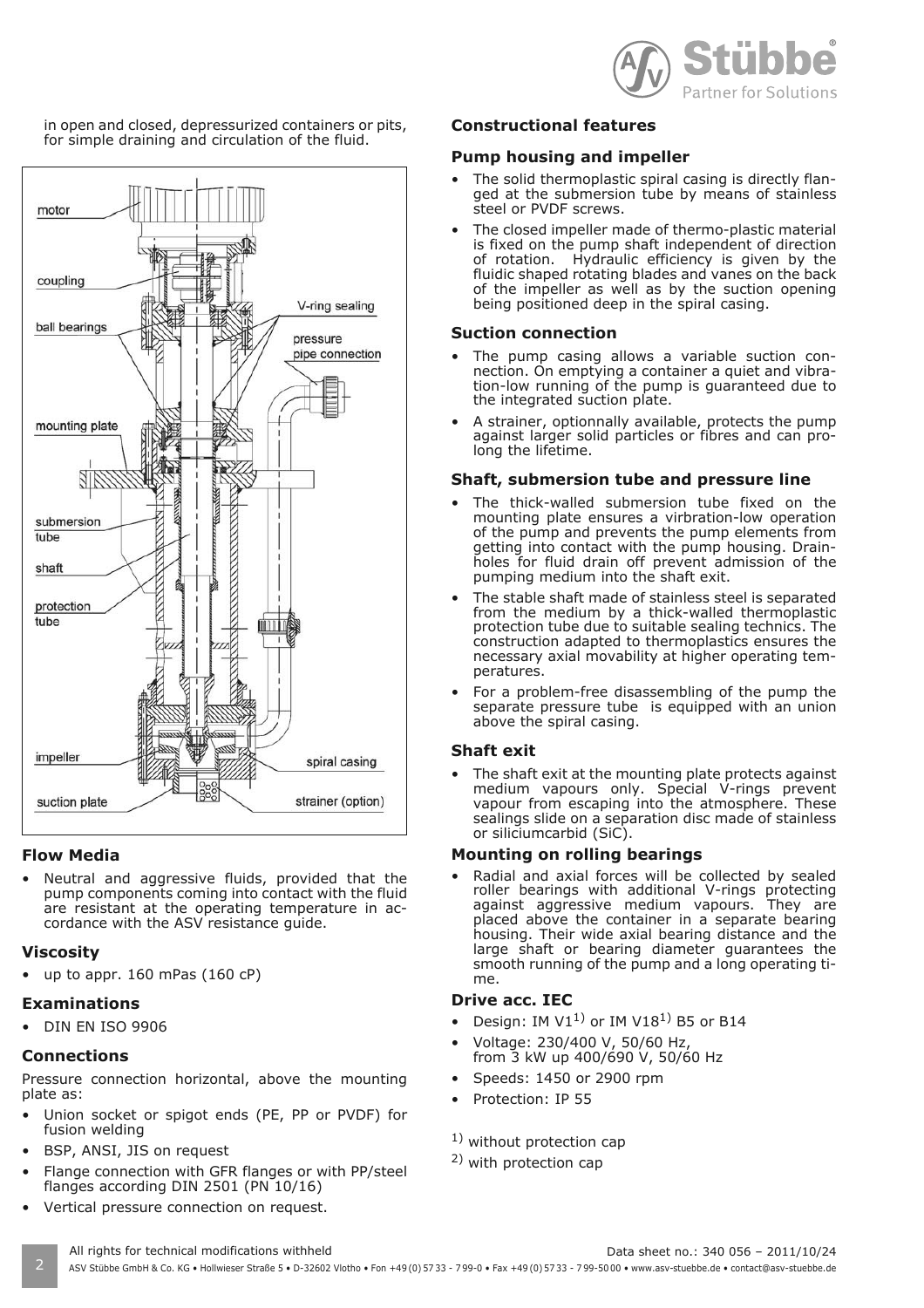

#### **Coordination of pump sizes and motor power**

| kW    |                  |                  |        |        |        |        | 1450 rpm |        |
|-------|------------------|------------------|--------|--------|--------|--------|----------|--------|
| 0,18  |                  |                  |        |        |        |        |          |        |
| 0,25  | 20-100<br>20-125 |                  |        |        |        |        |          |        |
| 0,37  |                  | 32-125<br>40-125 |        |        |        |        |          |        |
| 0,55  |                  |                  | 32-160 | 32-200 |        |        |          |        |
| 0,75  |                  |                  |        | 40-160 |        |        |          |        |
| 1,10  |                  |                  |        | 50-125 |        |        |          |        |
| 1,50  |                  |                  |        |        | 40-200 |        |          |        |
| 2,20  |                  |                  |        |        | 50-160 | 50-200 |          |        |
| 3,00  |                  |                  |        |        |        |        |          |        |
| 4,00  |                  |                  |        |        |        |        | 65-200   |        |
| 5,50  |                  |                  |        |        |        |        |          | 80-200 |
| 7,50  |                  |                  |        |        |        |        |          |        |
| 11,00 |                  |                  |        |        |        |        |          |        |

| kW    |        |            |        |        |        |        | 2900 rpm |  |
|-------|--------|------------|--------|--------|--------|--------|----------|--|
| 0,18  |        |            |        |        |        |        |          |  |
| 0,25  |        |            |        |        |        |        |          |  |
| 0,37  | 20-100 |            |        |        |        |        |          |  |
| 0,55  |        |            |        |        |        |        |          |  |
| 0,75  |        | $25 - 125$ |        |        |        |        |          |  |
| 1,10  |        |            |        |        |        |        |          |  |
| 1,50  |        |            | 32-125 |        |        |        |          |  |
| 2,20  |        |            |        |        |        |        |          |  |
| 3,00  |        |            |        | 32-160 |        |        |          |  |
| 4,00  |        |            |        | 40-125 | 40-160 |        |          |  |
| 5,50  |        |            |        |        | 50-125 | 50-160 |          |  |
| 7,50  |        |            |        |        |        |        |          |  |
| 11,00 |        |            |        |        |        |        |          |  |
| 45,00 |        |            |        |        |        |        | 80-200   |  |

#### **Technical data and dimensions of drive motors**

|       |           | 1450 rpm<br>$n =$ |        |           | $n = 2900$ rpm |        |     | dimensions (mm) | cable |     |                    |
|-------|-----------|-------------------|--------|-----------|----------------|--------|-----|-----------------|-------|-----|--------------------|
| motor | <b>PM</b> | IN1)              | weight | <b>PM</b> | IN1)           | weight | G   | G1              | S     |     | connection         |
| size  | kW        | A                 | kg     | kW        | $\mathsf{A}$   | kg     |     |                 |       |     |                    |
| 71    | 0.25      | 0,81              | 6      | 0.37      | 0,94           | 6.0    | 210 | 28              | 145   | 111 | 1xM16x1,51xM25x1,5 |
| 71    | 0.37      | 1,04              | 7,2    | 0.55      | 1,42           | 7,2    | 210 | 28              | 145   | 111 | 1xM16x1,51xM25x1,5 |
| 71    |           |                   |        | 0.75      | 1.65           | 7.4    | 210 | 28              | 145   | 111 | 1xM16x1,51xM25x1,5 |
| 80    | 0.55      | 1,32              | 9,8    | 0.75      | 1,71           | 9,8    | 268 | 26              | 163   | 120 | 1xM16x1,51xM25x1,5 |
| 80    | 0.75      | 1,81              | 12,3   | 1.10      | 2,25           | 12,3   | 268 | 26              | 163   | 120 | 1xM16x1,51xM25x1,5 |
| 90 S  | 1.10      | 2,55              | 15     | 1.50      | 3,05           | 15     | 281 | 51              | 180   | 128 | 1xM16x1,51xM25x1,5 |
| 90 L  | 1.50      | 3,4               | 18     | 2.20      | 4,40           | 18,6   | 308 | 51              | 180   | 128 | 1xM16x1,51xM25x1,5 |
| 100 L | 2.20      | 4,65              | 21     | 3.00      | 6,10           | 21     | 335 | 33              | 198   | 166 | 2xM32x1,5          |
| 100L  | 3.00      | 6,2               | 25     |           |                |        | 335 | 33              | 198   | 166 | 2xM32x1,5          |
| 112 M | 4.00      | 8,2               | 29     | 4.00      | 7,8            | 27     | 329 | 33              | 222   | 177 | 2xM32x1,5          |
| 112 M |           |                   |        | 5.50      | 10,30          | 34     | 329 | 33              | 222   | 177 | 2xM32x1,5          |
| 132 S | 5.50      | 11,4              | 42     | 5.50      | 10,40          | 39     | 385 | 35              | 262   | 202 | 2xM32x1,5          |
| 132 M | 7.50      | 14,8              | 49     | 7.50      | 14,2           | 43     | 385 | 35              | 262   | 202 | 2xM32x1,5          |
| 160 M | 11.00     | 21                | 71     | 11.00     | 20,5           | 67     | 494 | 34              | 314   | 236 | 2xM40x1,5          |
| 225 M |           |                   |        | 45,00     | 79             | 300    | 709 | 114             | 442   | 325 | 2xM50x1,5          |

Data sheet no.: 340 056 – 2011/10/24 All rights for technical modifications withheld

ASV Stübbe GmbH & Co. KG • Hollwieser Straße 5 • D-32602 Vlotho • Fon +49 (0) 57 33 - 799-0 • Fax +49 (0) 57 33 - 799-5000 • www.asv-stuebbe.de • contact@asv-stuebbe.de | 3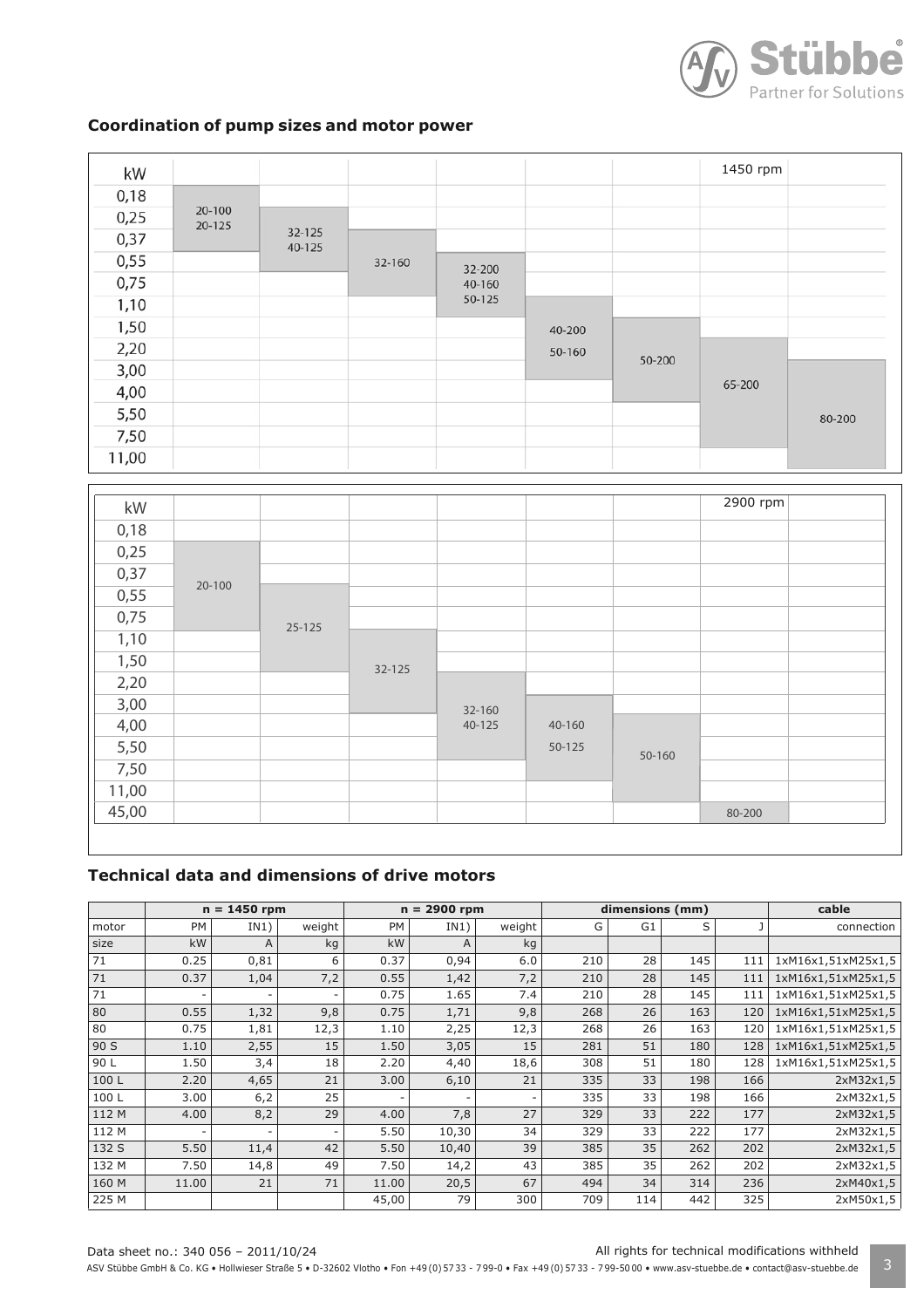

#### **Dimensions ETL ≤ 18 kW**



#### Dimensions of the pump ≤ 18 kW

| size       | pressure<br>side |    |    |           |                |    |                |     |     |    |     | dimensions (mm) |                |    |     |     |     |     |     |     |     | weight |
|------------|------------------|----|----|-----------|----------------|----|----------------|-----|-----|----|-----|-----------------|----------------|----|-----|-----|-----|-----|-----|-----|-----|--------|
| <b>ETL</b> | DN               | d  | A  | <b>B1</b> | B <sub>2</sub> | b1 | C <sub>1</sub> | C2  | D   | d2 | E   | H1              | H <sub>2</sub> | h  | k   |     |     | L2  |     |     |     | kg     |
| $20 - 100$ | 20               | 25 | 35 | 500       | 750            | 14 | 370            | 470 | 105 | 14 | 110 | 870             | 1220           | 9  | 75  | 180 | 133 | 141 | 140 | 110 | 170 | 21     |
| 25-125     | 25               | 32 | 35 | 500       | 750            | 15 | 370            | 501 | 115 | 14 | 110 | 870             | 1251           | 10 | 85  | 200 | 154 | 164 | 160 | 110 | 170 | 23     |
| $32 - 125$ | 32               | 40 | 20 | 500       | 750            | 17 | 420            | 521 | 140 | 18 | 155 | 920             | 1271           | 11 | 100 | 220 | 173 | 172 | 200 | 140 | 170 | 32     |
| 32-160     | 32               | 40 | 25 | 540       | 790            | 17 | 450            | 626 | 140 | 18 | 165 | 990             | 1416           | 11 | 100 | 295 | 245 | 210 | 320 | 140 | 170 | 47     |
| 32-200     | 32               | 40 | 25 | 540       | 790            | 17 | 450            | 626 | 140 | 18 | 165 | 990             | 1416           | 11 | 100 | 310 | 260 | 210 | 320 | 140 | 170 | 59     |
| 40-125     | 40               | 50 | 20 | 500       | 750            | 17 | 420            | 521 | 150 | 18 | 155 | 920             | 1271           | 12 | 110 | 235 | 193 | 187 | 200 | 160 | 170 | 32     |
| 40-160     | 40               | 50 | 25 | 540       | 790            | 17 | 450            | 758 | 150 | 18 | 165 | 990             | 1548           | 12 | 110 | 300 | 255 | 220 | 320 | 160 | 170 | 47     |
| 40-200     | 40               | 50 | 25 | 540       | 790            | 17 | 450            | 758 | 150 | 18 | 165 | 990             | 1548           | 12 | 110 | 320 | 270 | 220 | 320 | 160 | 170 | 59     |
| $50 - 125$ | 50               | 63 | 25 | 540       | 790            | 18 | 450            | 758 | 165 | 18 | 165 | 990             | 1298           | 14 | 125 | 320 | 270 | 258 | 350 | 160 | 170 | 53     |
| 50-160     | 50               | 63 | 25 | 540       | 790            | 18 | 450            | 758 | 165 | 18 | 165 | 990             | 1548           | 14 | 125 | 340 | 290 | 258 | 350 | 160 | 170 | 59     |
| 50-200     | 50               | 63 | 25 | 540       | 790            | 18 | 450            | 758 | 165 | 18 | 165 | 990             | 1548           | 14 | 125 | 360 | 315 | 258 | 350 | 160 | 170 | 63     |
| 65-200     | 65               | 75 | 25 | 540       | 790            | 18 | 450            | 758 | 185 | 18 | 165 | 990             | 1548           | 16 | 145 | 370 | 320 | 270 | 350 | 160 | 170 | 63     |
| 80-200     | 80               | 90 | 25 | 550       | 800            | 20 | 450            | 758 | 200 | 18 | 165 | 1000            | 1558           | 17 | 160 | 410 | 335 | 285 | 380 | 180 | 170 | 63     |

weight without motor

dimensions (G; G1; J; s) see page 7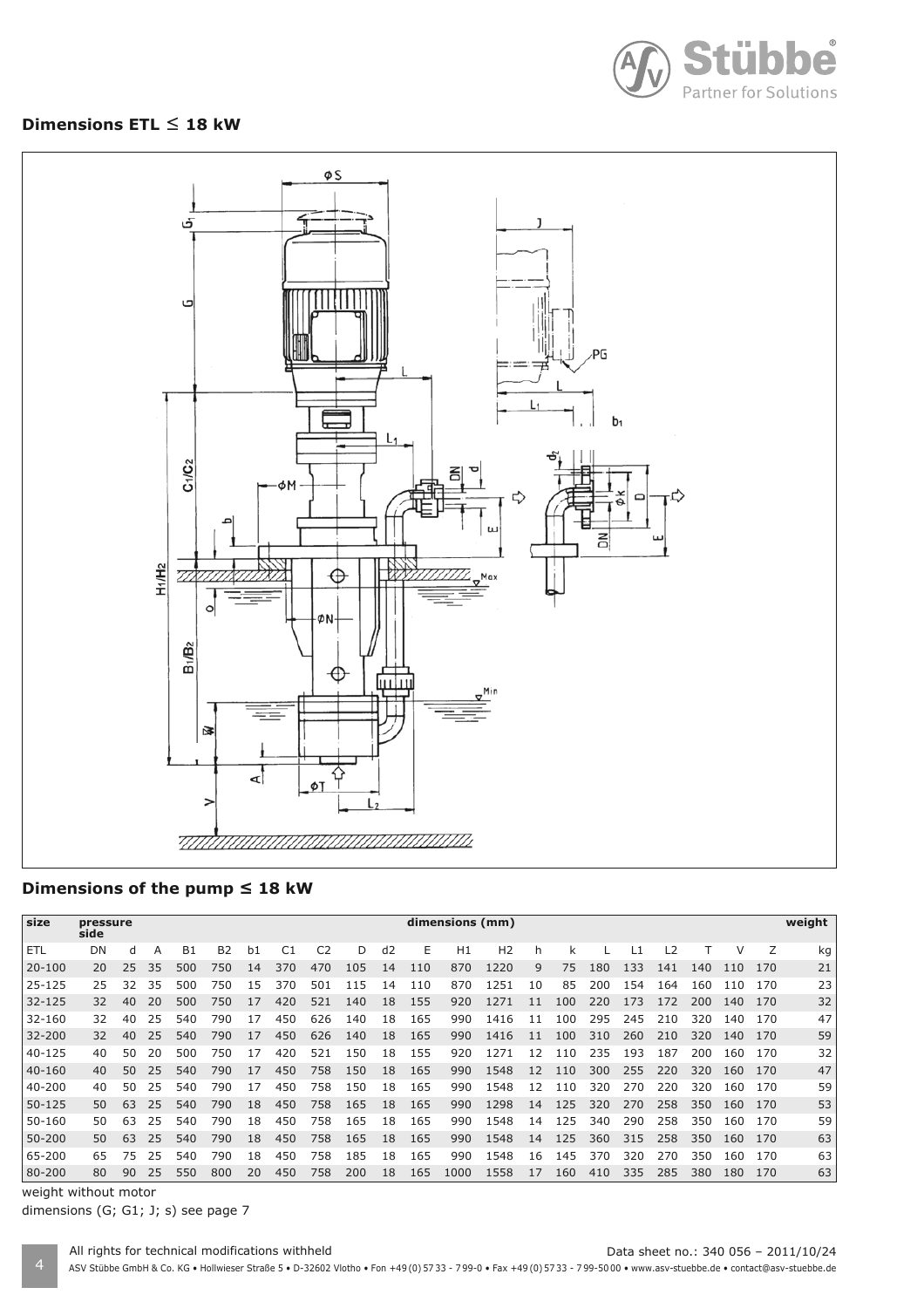

#### **Dimensions of the mounting plate 18 kW**



#### **Dimensions of the assembly opening 18 kW**



size 32-160 up to 80-200

| size       |                          |     | mounting plate |    |    | assembly opening |     |     |     |         |
|------------|--------------------------|-----|----------------|----|----|------------------|-----|-----|-----|---------|
| ETL        | Е                        | M   | К              | b  | d1 | B°               | N   | P   | Q   | $\circ$ |
| $20 - 100$ | 50                       | 270 | 230            | 30 | 14 | 15               | 205 | 70  | 85  | 80      |
| $25 - 125$ | 58                       | 320 | 270            | 30 | 14 | 15               | 245 | 80  | 100 | 80      |
| $32 - 125$ |                          | 400 | 365            | 30 | 18 | 54               | 240 | 95  | 130 | 80      |
| 32-160     |                          | 520 | 488            | 40 | 18 | 45               | 370 | 90  | 195 | 80      |
| $32 - 200$ |                          | 520 | 488            | 30 | 18 | 45               | 370 | 90  | 195 | 80      |
| $40 - 125$ |                          | 400 | 365            | 30 | 18 | 54               | 240 | 95  | 130 | 80      |
| $40 - 160$ |                          | 520 | 488            | 40 | 18 | 45               | 370 | 90  | 195 | 80      |
| 40-200     |                          | 520 | 488            | 30 | 18 | 45               | 370 | 90  | 195 | 80      |
| $50 - 125$ |                          | 520 | 488            | 40 | 18 | 45               | 370 | 90  | 195 | 80      |
| 50-160     |                          | 520 | 488            | 40 | 18 | 45               | 370 | 90  | 195 | 80      |
| 50-200     |                          | 520 | 488            | 30 | 18 | 45               | 370 | 90  | 195 | 80      |
| 65-200     |                          | 520 | 488            | 30 | 18 | 45               | 370 | 90  | 195 | 80      |
| 80-200     | $\overline{\phantom{a}}$ | 520 | 488            | 30 | 18 | 45               | 390 | 100 | 195 | 80      |

Data sheet no.: 340 056 – 2011/10/24 All rights for technical modifications withheld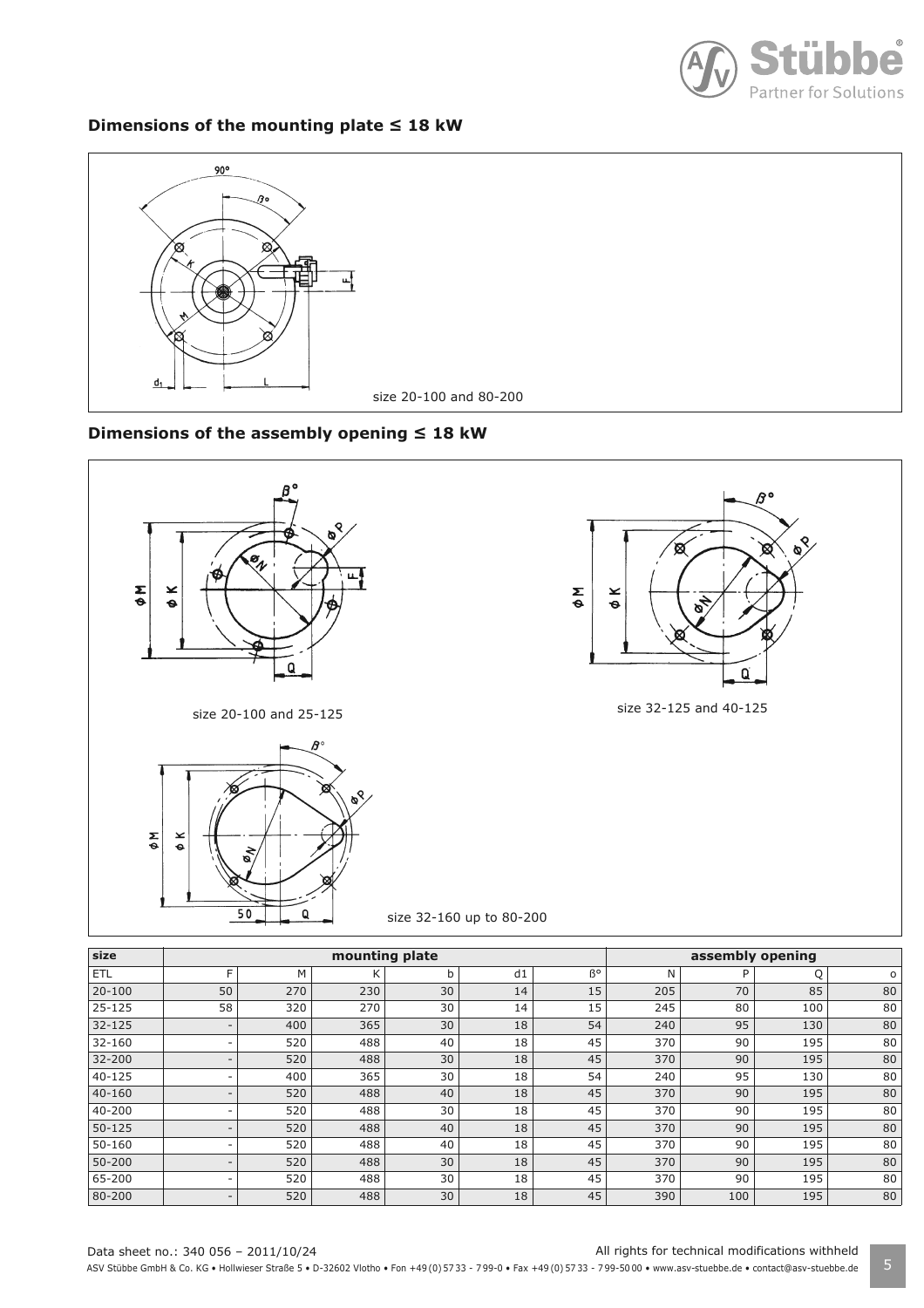

#### **Dimensions ETL 45 kW**



6 ASV Stübbe GmbH & Co. KG • Hollwieser Straße 5 • D-32602 Vlotho • Fon +49 (0) 57 33 - 7 99-0 • Fax +49 (0) 57 33 - 7 99-50 00 • www.asv-stuebbe.de • contact@asv-stuebbe.de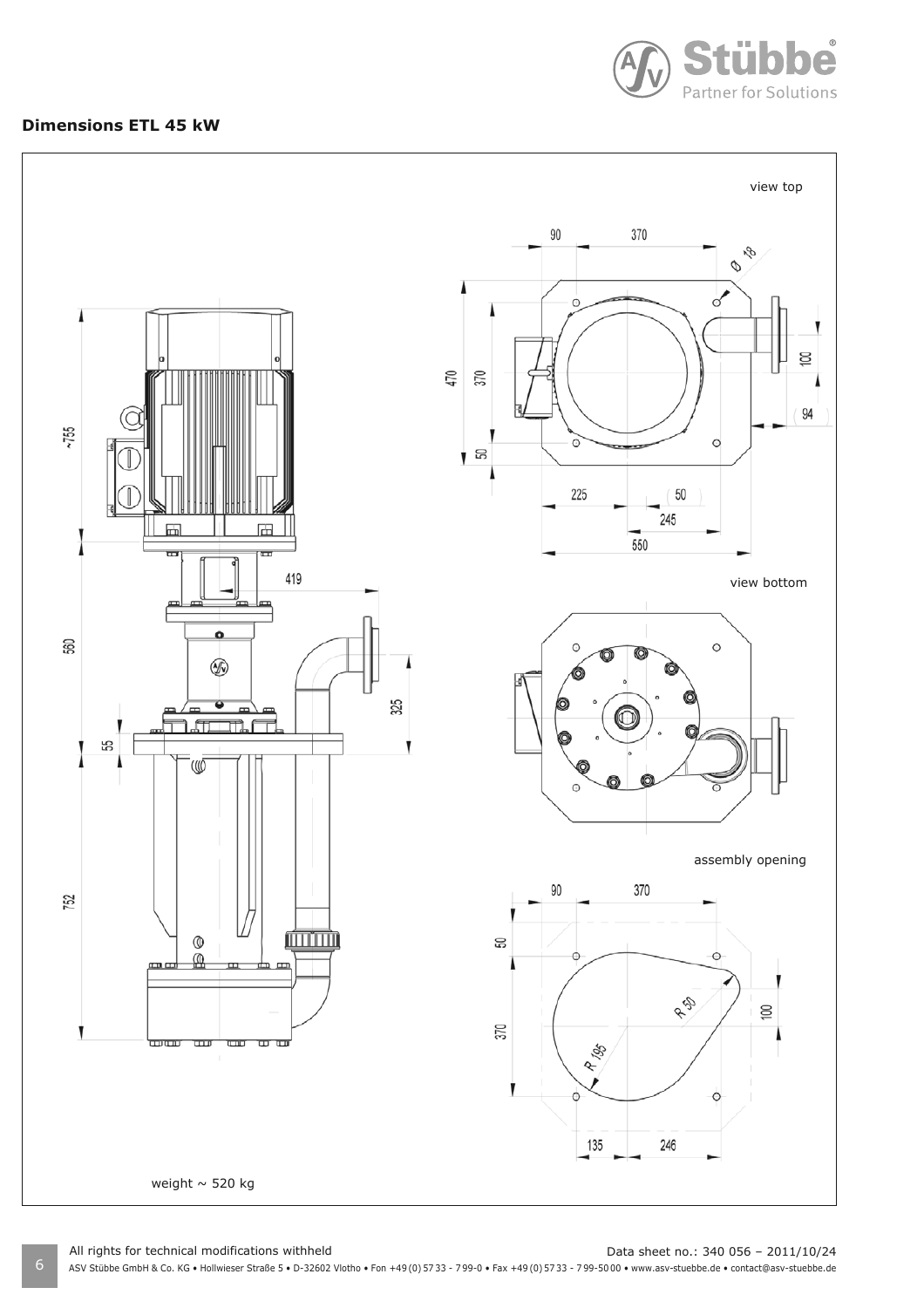

Pump with suction tube and suction plate



#### **Dimensions**

# $\Omega$ N 77777

Pump with strainer

| size       | suction tube with suction plate |      |     | strainer |    |     |  |
|------------|---------------------------------|------|-----|----------|----|-----|--|
|            | A1                              |      | U   | X        | Υ  | V   |  |
| <b>ETL</b> | min                             | max  |     |          |    |     |  |
| $20 - 100$ | 100                             | 1500 | 140 | 100      | 10 | 110 |  |
| $25 - 125$ | 100                             | 1500 | 160 | 100      | 10 | 110 |  |
| $32 - 125$ | 200                             | 1800 | 200 | 125      | 15 | 140 |  |
| $32 - 160$ | 200                             | 1800 | 200 | 125      | 15 | 140 |  |
| 32-200     | 200                             | 1800 | 200 | 125      | 15 | 140 |  |
| $40 - 125$ | 200                             | 1800 | 200 | 150      | 10 | 160 |  |
| 40-160     | 200                             | 1800 | 200 | 150      | 10 | 160 |  |
| 40-200     | 200                             | 1800 | 200 | 150      | 10 | 160 |  |
| 50-125     | 200                             | 1800 | 250 | 125      | 35 | 160 |  |
| $50 - 160$ | 200                             | 1800 | 250 | 125      | 35 | 160 |  |
| 50-200     | 200                             | 1800 | 250 | 125      | 35 | 160 |  |
| 65-200     | 200                             | 1800 | 250 | 150      | 35 | 160 |  |
| 80-200     | 200                             | 1800 | 250 | 170      | 35 | 180 |  |

#### **Terminology definition**

#### **Fuid level »max.«**

- maximum admissible fluid level
- top switching point for level control

#### **Fluid level »min.«**

- lowest admissible fluid level each time the pump unit is started up
- bottom switching point for level control during commissioning/start-up of the pump unit

#### **Information**

Suction behaviour

- In order to insure malfunction free operation of the ASV vertical sump pumps observe the installation dimensions O, Z, V and Y in the dimensional table during the planning and assembly.
- Dimensions O, Z, V und Y are minimum dimensions. Dropping below these dimensions will result in reduced output, vibrations and/or pump damage.
- Each time a container is emptied, fill the container to above the minimum fluid level prior to restarting the pump unit. Always ensure the minimum covering dimension »Z« of the pump housing when starting the unit.
- For higher operating temperatures observe the steam pressure of the medium and if necessary increase »Z« appropriately.